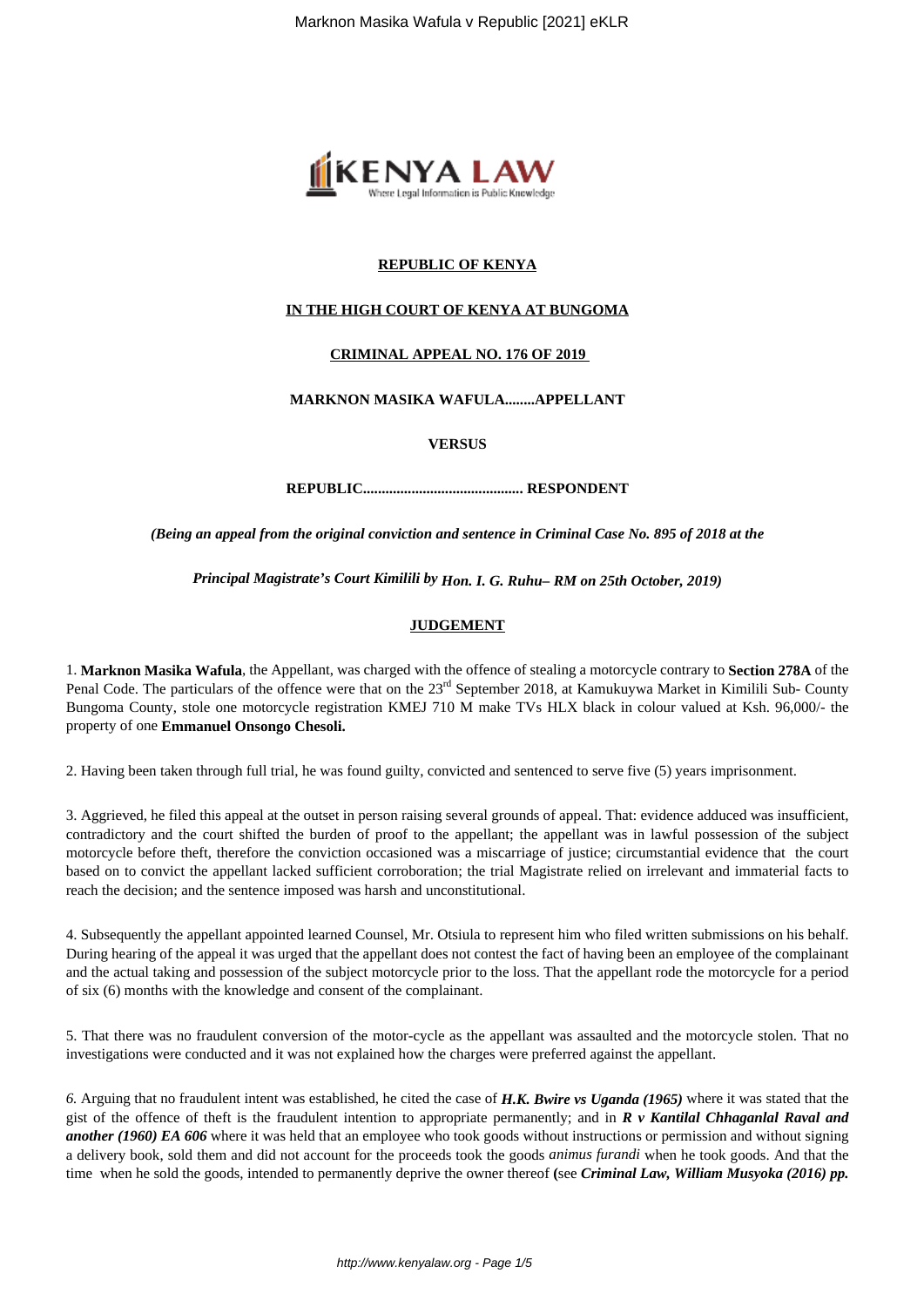### *367)*

7. That circumstantial evidence, the basis upon which the court convicted was not corroborated hence unsafe; No call data was availed to prove that the appellant and suspect were in communication therefore even if the cell phone was produced, the appellant was charged on the basis of suspicion. In this regard he cited the case of *Sawe -vs- Republic (2003) KLR 364* where it was said that:

*"1. In order to justify on circumstantial evidence, the inference of the guilt, the exculpatory facts must be incompatible with the innocence of the Accused and incapable of explanation upon any other reasonable hypotheses than that of his guilt.* 

*2. Circumstantial evidence cans be a basis of a conviction only if there is no other existing circumstances weakening the chain of circumstances relied on.*

*3. The burden of proving facts which justify the drawing of this inference from the facts to the exclusion of any other reasonable hypothesis of innocence is on the Prosecution. This burden always remains with the Prosecution and never shifts to the Accused. "*

8. The State/Respondent opposed the appeal. It urged that: the chain of events brought out by the prosecution was explicit and elaborate that the defence account was fabricated; the motorcycle got lost under suspect circumstances; the appellant claimed that he was robbed but failed to demonstrate that he was injured as no witness came forth to testify that he was taken to hospital for treatment.

9. That stealing was proved as the orchestrated robbery of the motorcycle that was stage managed was not recovered to the detriment of the owner. That through phone signals, there was communication between the appellant's phone and the person in possession of the motorcycle who however eluded being seized.

10. Further, that ownership of the motorcycle was proved and circumstantial evidence adduced was cogent to the effect that the appellant feigned injury to depict that he was robbed of the subject motorcycle. And after being taken to hospital briefly he was seen riding a different motorcycle as if he had no injuries.

11. Briefly evidence adduced was that through an oral agreement, Emmanuel Onsongo Chesoli, the Complainant, entrusted his motorcycle registration number **KMEJ 710M** with the appellant whom he engaged as a rider. On the 23<sup>rd</sup> September, 2018 he received several calls from people who gave him information that his rider had been assaulted and the motorcycle stolen. He went to Delight Clinic where the appellant had been taken and instructed another rider to take him to Kimilili District Hospital. The following day he saw the appellant riding another motorcycle and informed **PW2 John Khisa**, the Chairman of Bodaboda Association. The matter was reported to the police and the appellant was summoned. He shared details of the person who allegedly stole the motorcycle. When PW2 visited him at Kimilili Hospital he disclosed that the suspect had moved around with him for three (3) days in the capacity of a client therefore he shared the number with the office of DCI.

12. **PW4 No. 39935 P.C. Michael Kwabayi**, the investigating officer upon receiving the report commenced investigations. He was given phone number 0798xxxxxx as the number that the suspect was using while seeking services from the appellant. Following loss of the motorcycle, the appellant had reported on the 23<sup>rd</sup> September, 2018. The number of the suspect, then, was tracked by the office of the DCI and it was indicated the individual was in Amagoro. Subsequently the person switched off the phone. It was concluded that the person had been tipped of the ongoing investigations. The DCIO established that the person was in communication with the appellant hence he was charged. The officer stated further that he was tasked to produce call data records but having handed over the phone to the DCI's office no investigations were conducted.

13. Upon being placed on his defence the appellant stated that on the 19<sup>th</sup> September, 2018, in the course of his duties at Kamukuywa stage he got a passenger who was going to a place near the Police Station. On reaching the destination he asked him to pick him up the following day and they exchanged numbers. The following day he encountered him while headed to Kamukuywa and ferried him to where he had taken him the previous day. As soon as they reached the destination he asked him for change of 100/- then alighted and soon thereafter he was hit by a panga. He fell down and two (2) other people hit him with clubs. He lost consciousness and regained the same to find himself at Kimilili Sub-County Hospital. He was admitted at the hospital for four days and discharged on the  $25<sup>th</sup>$  September, 2018. On  $27<sup>th</sup>$  September, 2018 he was called by the complainant who instructed him to go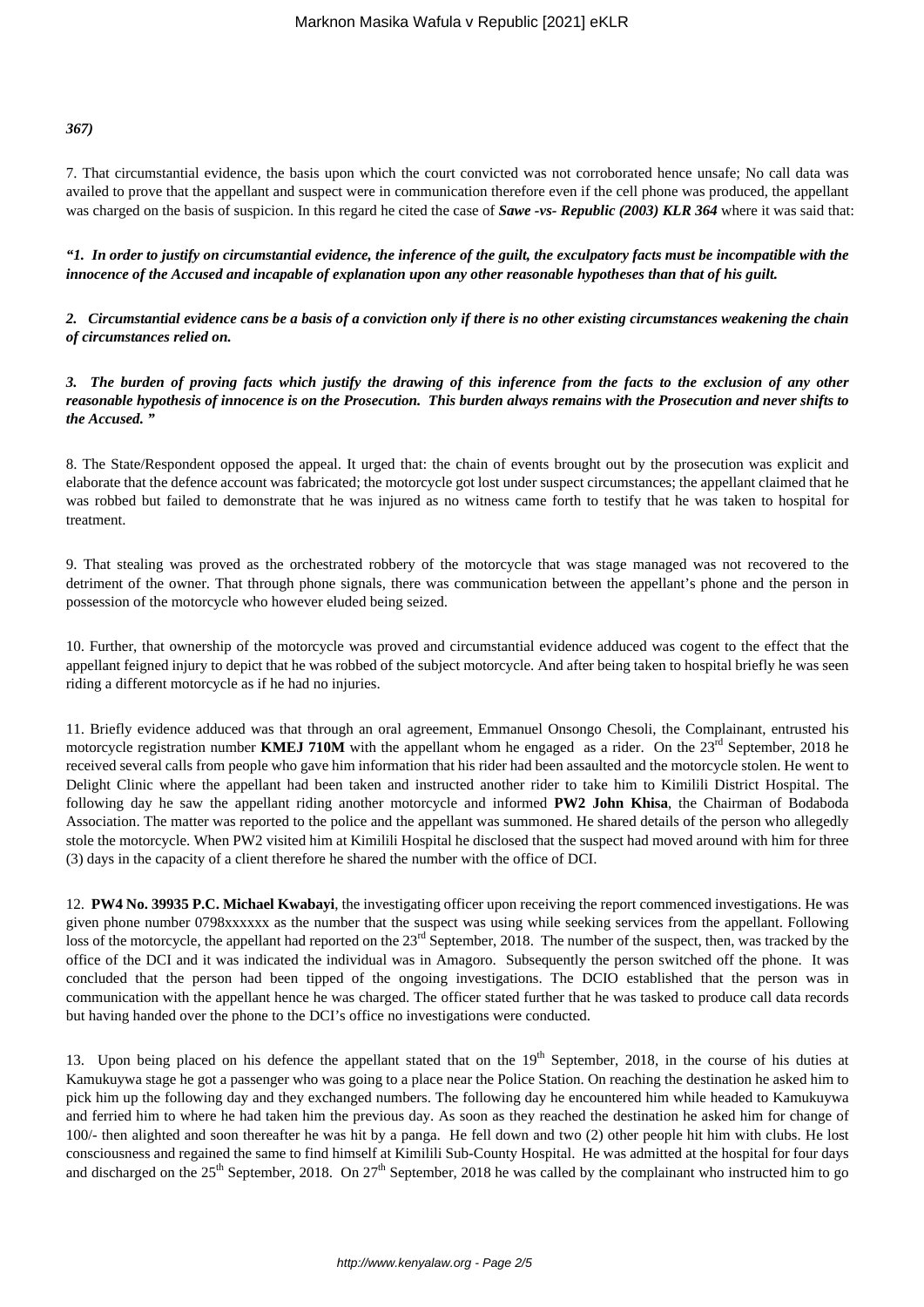and record a statement. He went to Kimilili Police Station and some Police Officers tried to track the phone number that he gave them but the suspect was not found. The phone was stated to have been switched off. His phone was taken to Kamukuywa Police Station and he was subsequently charged.

14. This being a first appellate court, it has a duty of submitting evidence adduced at trial to a fresh scrutiny bearing in mind the fact of having neither seen nor heard witnesses who testified in order to reach its independent conclusions. In the case of *Okeno -vs-Republic [1972] EA 32, t*he Court of Appeal stated that:

*"An appellant on a first appeal is entitled to expect the evidence as a whole to be submitted to a fresh and exhaustive examination (Pandya v. R [1957] E A 336) and to the appellate courts own decision on the evidence. The first appellate court must itself weigh conflicting evidence and draw its own conclusions - Shantilal M. Ruwala v. R [1957] EA 570. It is not the function of a first appellate court mer ely to scrutinize the evidence to see if there was some evidence to support the lower courts' findings and conclusions; it must make its own findings and draw its own conclusions. Only then can it decide whether the magistrate's findings should be support ed. In doing so, it should make allowance for the fact that the trial court has had the advantage of hearing and seeing the witnesses - See Peters v. Sunday Post [1958] EA 424".* 

15. Stealing is defined by the Black's Law Dictionary, **8 th Section** as:

*"To take (personal property) illegally with the intent to keep it unlawfully"*

16. **Section 268** of the Penal Code defines stealing as:

*A person who fraudulently and without claim of right takes anything capable of being stolen, or fraudulently converts to the use of any person, other than the general or special owner thereof, any property, is said to steal that thing or property.*

17. In the case of *Wycliffe Anyona Nyabuto -vs- Republic (2014) eKLR* the court stated that:

# *"Essential element in charge of theft is that the person accused fraudulently converts a property which is capable of being owned so as to deprive the owner of such property"*

18. It is not in dispute that the appellant was lawfully in possession of the subject motorcycle as he was retained by the complainant as his rider. The argument of the prosecution was that the motorcycle got lost while in custody of the appellant under suspicious circumstances and following investigations carried out the appellant was suspected to have colluded with the person who took the motorcycle and permanently deprived the owner of it.

19. Being a criminal case, the burden of proving that fact was upon the prosecution and the standard proof was beyond reasonable doubt.

20. It was proved that the appellant was the last person with the motorcycle. It is not in dispute that following loss of the motorcycle the appellant was taken to hospital. The complainant admits having found him bandaged, but, argues that two (2) days later he was seen riding another motorcycle. The appellant on the other hand stated that he was hospitalized for four (4) days and this evidence was not disproved. He reported the incident to the Police. And after he gave the police the phone number of the suspect they commenced investigations which were not concluded. After the suspect switched off the phone, the police opted to charge the appellant.

21. While the prosecution has the burden of proving every element of crime, the accused (appellant herein) had no duty of proving his innocence so as not to be convicted. The appellant rendered an explanation that made the investigators act but for no apparent reasons failed to conclude investigations. The conviction by the trial court was entirely based on circumstantial evidence. In the case of *Rex -vs- Kipkering Arap Koske & 2 others (1949) EACA 135* the court stated that:

*"In order to justify a conviction on circumstantial evidence the inference of guilt, the inculpatory facts must be incompatible with the innocence of the accused and incapable of explanation upon any other reasonable hypothesis than that of his guilt and*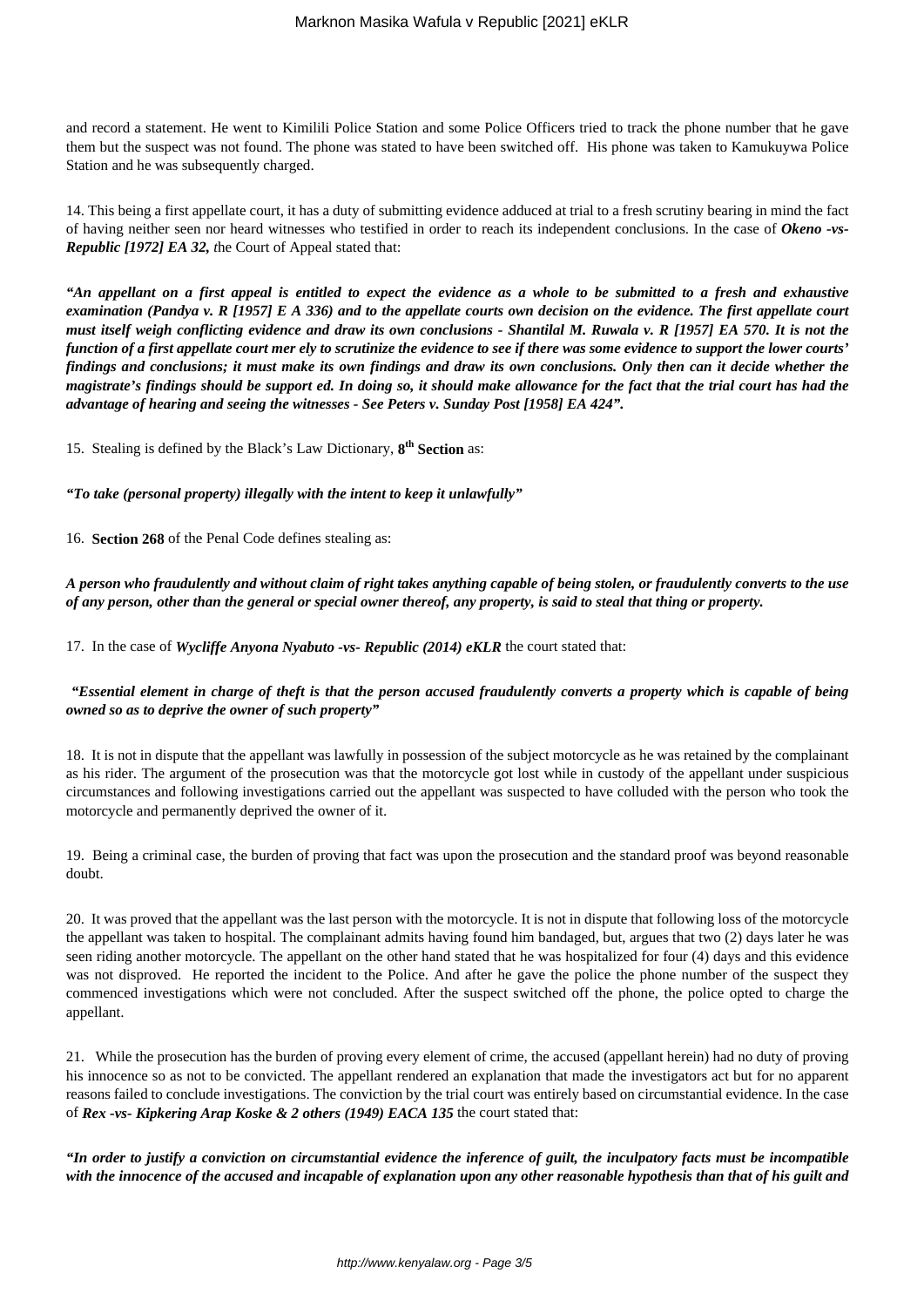*the burden of proving facts which justify the drawing of this inference from the facts to the exclusion of any reasonable hypothesis of innocence is always on the prosecution and never shifts to the accused."*

22. In the case of *Simoni Musoke -vs- Uganda (1958) EA 71* the court stated that before drawing the inference of guilt from circumstantial evidence the court must be sure that there are no other co-existing circumstances which would weaken or destroy the inference. (Also see Martin Kimeu vs. Republic (2002) eKLR**.**

23. To rely on circumstantial evidence, the court should satisfy itself that there are no co-existing circumstances to weaken such evidence. In the instant case it was established that the appellant reported an incident that occurred to the police. He gave an account of how he was attacked. Investigations to establish the whereabouts of the suspect were abandoned. The appellant was charged because he was suspected to have tipped the individual of the ongoing investigations. This would have been established had the Office of DCI Kimilili concluded their investigations by availing data. The police simply acted on suspicion.

24. In the case of *Sawe -vs- Republic (2003) KLR 364* the Court of Appeal held that:

*"1. In order to justify on circumstantial evidence, the inference of the guilt, the exculpatory facts must be incompatible with the innocence of the Accused and incapable of explanation upon any other reasonable hypotheses than that of his guilt.* 

*2. Circumstantial evidence cans be a basis of a conviction only if there is no other existing circumstances weakening the chain of circumstances relied on.*

*3. The burden of proving facts which justify the drawing of this inference from the facts to the exclusion of any other reasonable hypothesis of innocence is on the Prosecution. This burden always remains with the Prosecution and never shifts to the Accused. "*

25. The upshot of the above is that there were other circumstances that were pointed out which weakened evidence adduced by the prosecution. In the result, a conclusion could not be drawn that the appellant as opposed to any other person stole the motorcycle.

26. Therefore, the appeal succeeds. The conviction is quashed and sentence imposed set aside. The appellant shall be released forthwith unless otherwise lawfully held.

27. Orders accordingly.

# **DATED, SIGNED AND DELIVERED VIRTUALLY, THIS 17TH DAY OF DECEMBER, 2021.**

### **L. N. MUTENDE**

**JUDGE**

### *IN THE PRESENCE OF:*

*Court Assistant - Ms. Immaculate*

*Mr. Ayekha – ODPP*

*Appellant*

COMMONS While the design, structure and metadata of the Case Search database are licensed by Kenya Law under a Creative Commons Attribution-ShareAlike 4.0 International, the texts of the judicial opinions contained in it are in the public domain and are free from any copyright restrictions.